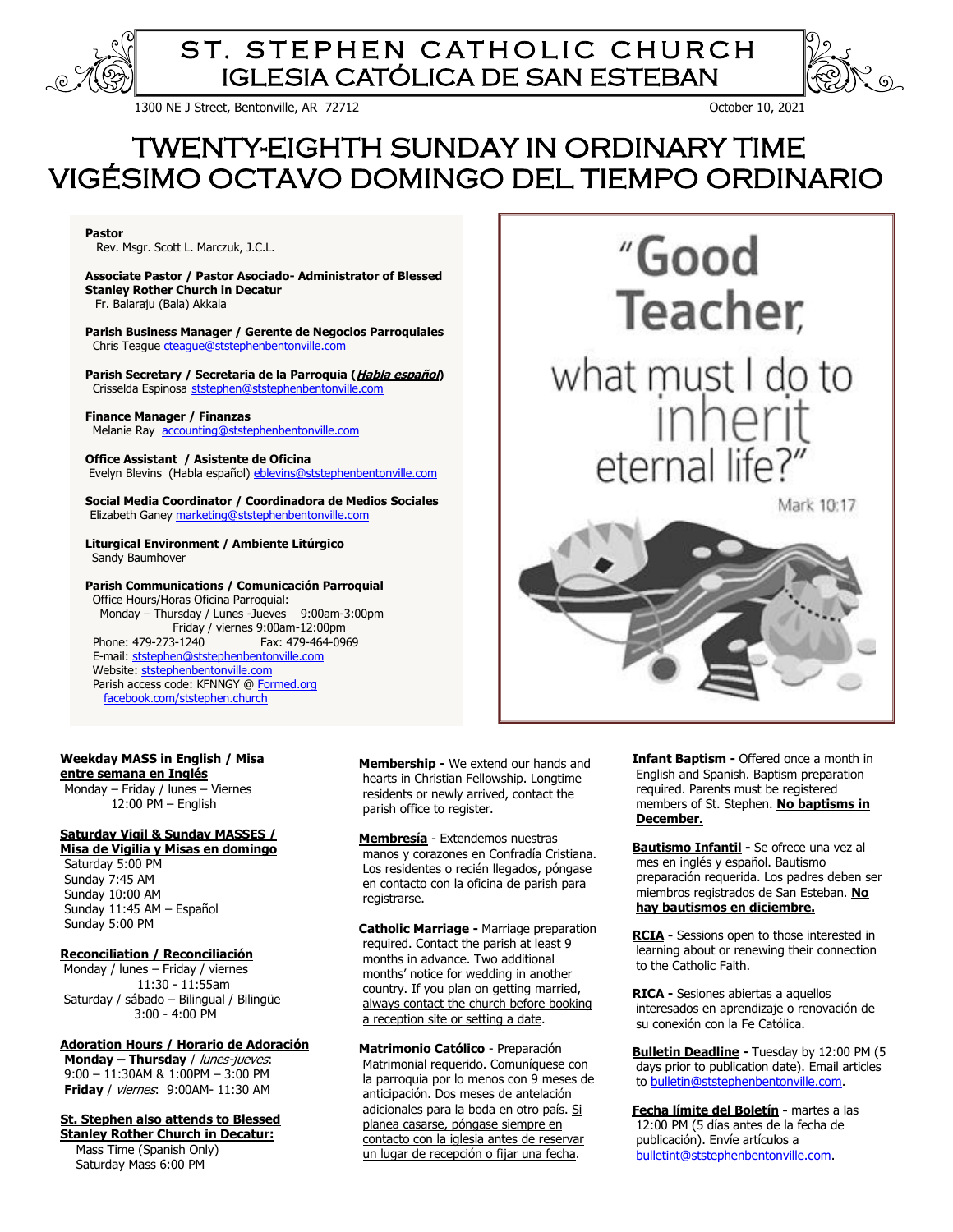**RCIA Calendar -** Wednesday, October 13<sup>th</sup>, the session will be on *The History of the Church Part II,* led by Bruce Peterson. RCIA will meet in the Church for this session. RCIA meets every Wednesday night at 7:00pm in the St. Jerome room. All are welcome.

**Ozark Catholic Academy (OCA)** This Saturday, October 9th is the 3rd Annual BBQ & Auction. Join us for delicious BBQ, live music by the Full House Band, and both Silent and Live auctions. All proceeds benefit the students of OCA. Purchase tickets at: [https://one.bidpal.net/ocabbq2021.](https://one.bidpal.net/ocabbq2021) Visit [www.ozarkcatholic.org](http://www.ozarkcatholic.org/) or call 479-316-3445 if you have any questions.

**Ozark Catholic Academy (OCA)** Este sábado 9 de octubre será el Tercer BBQ y Subasta Anual. Acompáñenos a un delicioso BBQ, música en vivo de la banda Full House, a la subasta silenciosa y en vivo. Fondos recaudados serán a beneficio de los estudiantes de OCA. Visit[ewww.ozarkcatholic.org](http://www.ozarkcatholic.org/) o llame al 479-316-3445 si tiene alguna pregunta. Compre sus boletos en: [https://one.bidpal.net/ocabbq2021.](https://one.bidpal.net/ocabbq2021)

**Brewtober Fest** will be held this Saturday, October 9 at 5:00 - 9:30pm, outside the Youth House. The St. Raphael Annual Craft Beer & Homemade Chili Festival will be a fun night to enjoy an evening of fellowship with live music, delicious chilies, homemade desserts and especially a great variety of home-brewed beers. It's never too early to sign up or buy your tickets. The ticket price is \$30 per person-presale or \$35 at the gate or for information visit [www.straphaelcc.org/events/brewtober-chilifest.](http://www.straphaelcc.org/events/brewtober-chilifest)

**Adoration of the Blessed Sacrament –** Eucharistic Adoration is in the St. Francis of Assisi Chapel from Mon. – Thur. 9:00 – 11:45am and 1:00 – 3:00pm and Friday 9:00 – 11:45am. Do not lose your heart! Abandon yourself to Jesus in this "Sacrament of Love" He will refresh you! Those who are devoted to the Eucharistic Adoration program witness a happier and more content life knowing that the Lord is with them always. For every hour we give Him, He showers us with gifts including peace of mind and heart. The Guardian Angels of the Blessed Sacrament ministry needs adorers who would like to commit One Hour every week. If you are interested please call parish office to schedule a training.

**Rosary Coast to Coast** - Let us participate in Rosary rally this Sunday, October 10, 2021, 3PM at Bentonville Square. There is great power in numbers even in spiritual battle. Let's pray together for a return of our nations, our cultures and our world to God and Holiness. For information, contact: Lainie Snider 806-584-4160 or Lisa Richards 479-531-5837.



**Rosary Crusade Rally** -Will be at the Bentonville Square on Saturday, October 16<sup>th</sup> at 12:00 noon. In the Secret of the Rosary, Saint Louis de Montfort said:

"Public prayer is far more powerful than private prayer to appease the anger of God and call down His mercy, and Holy Mother Church, guided by the Holy Ghost, has always advocated public prayer in times of public tragedy and suffering." For more info., contact Aida Gaddi 630-659-6925. Come join us, all are welcome!

**40 Days for Life**: Sign up to pray outside the Planned Parenthood in Rogers, AR (1222 W Poplar St.) Register at: <https://www.40daysforlife.com/en/rogers>

**Knights of Columbus** on Sunday October 17 will host a fantastic *Fall Festival* including games, bingo, children's events, pony rides, live country and western music, all the food and drinks you wish. Tickets can be purchased after Mass the weekend of October 2 and 9 and at the event. In addition, you will able to purchase tickets for a 50/50 raffle with a minimum prize of \$500 on these dates, as well as on the day of the Fall Festival.

**Caballeros de Colón** Los invita a celebrar el *Festival de Otoño* domingo 17 de octubre que incluye juegos, bingo, eventos para niños, paseos en pony, música en vivo y toda la comida y bebida que desee. Los boletos se pueden comprar después de la misa el fin de semana del 2 y 9 de octubre y el día del evento. Además, en las fechas arriba indicadas, podrá comprar boletos para un sorteo/rifa 50/50 con un premio mínimo de \$500. Los esperamos a todos.

**Marriage Encounter (Encuentro Matrimonial)** In

Spanish is a program of 44 hours in which couples can leave work, children, housework, and telephone in order to focus only on each other. If you are looking to grow in your relationship, to make it more profound and to enrich it, then you will like the difference that a weekend of Worldwide Marriage Encounter can make in our lives. The next weekend will be held October 15-17 at St. John Center. For more information or registration, call 870-642-2256 or 773-213-9593. Space is limited.

**Encuentro Matrimonial** Se llevará a cabo en octubre del 15 - 17. ¡Jesús Quiere entrar en tu vida déjalo entrar no te arrepentirás! "Ama sin condición y entrega todo". Vive siempre enamorado de tu esposa/o como cuando se conocieron! ¡Juntos pueden ser y hacer la diferencia! ¡Espacio limitado! Para más información o para registrarse, llama a Adrián y Reyna Álvarez 773- 213-9593 o 870-642-2256. Favor de registrarse antes del 18 de octubre.

**Bishop McDonald Memorial Golf Classic** is scheduled for Monday, October 18<sup>th</sup>. This year's golf tournament benefiting Catholic Charities of Arkansas will be Monday, October 18 at the Diamante Country Club in Hot Springs Village. The cost of a four-person team is \$700 and includes continental breakfast, lunch and on course beverages. Tee times are 8:00AM and 1:30PM for a shotgun start and scramble format. You can register your team, donate or make a sponsor pledge at [www.bit.ly/cca-golf.](http://www.bit.ly/cca-golf) For information, contact Megan [mmoore@dolr.org](mailto:mmoore@dolr.org) or call (501) 664-0340.

**Amazon Smile** - Thank you to everyone participating in the Smile Amazon program, which donates 0.5% of the price of your eligible purchases. Support St. Stephen by shopping at: [https://smile.amazon.com/ch/71-0339061.](https://smile.amazon.com/ch/71-0339061)



**Love Thy Neighbor Walk (Friends of the Poor Walk)** Will be held Saturday, October 23. The walk starts at 9:00 AM and event day sign in starts at 7:30AM. Sign up early at the table in the Narthex or click their QR code to

register. This walk benefits our St. Stephen Benevolent Conference of the Society (SSBC) of St. Vincent de Paul. Bring your friends, family and pets to enjoy fellowship, fun and a little exercise. Our Knights will provide food!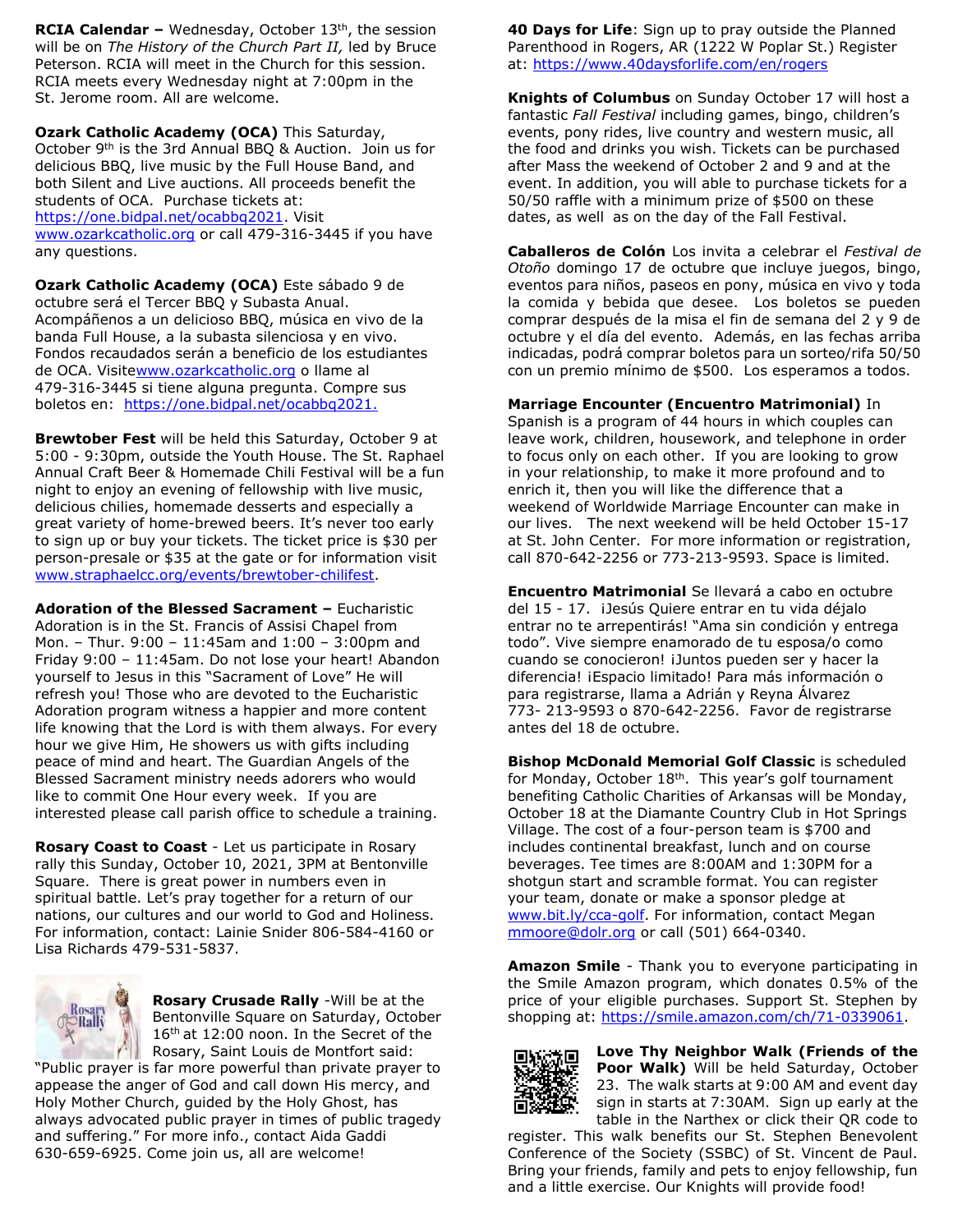**La caminata "Ama al Prójimo"** Se llevará acabo el sábado 23 de octubre. El registro comienza a las 7:30AM y la caminata comienza a las 9:00AM. Inscríbase en la mesa que se encuentra en el Nártex o escanea el código QR para inscribirse. Esta caminata es en beneficio de la Conferencia Benévola de la Asociación de San Vicente de Paul (SSBS) de nuestra Parroquia. Invite a su familia, amigos, vecinos, sus mascotas son bienvenidas. Los Caballeros van a proveer comida a todos los asistentes!

**Spanish Rosary/Rosario en Español -** Recuerde que cada domingo se reza el rosario en español a las 11:00am en la Capilla San Francisco de Asís. Si usted es devocionario del Rosario, tiene una gran necesidad o simplemente quiere ofrecer el Rosario como agradecimiento a la Virgen María, esta es una gran oportunidad para rezar en comunidad. ¡Todos son bienvenidos!



**Speaker Series Save the Date** -

Monday October 25 at 6:30 pm, Fr. Taryn Whittington from House of Formation in Little Rock, will speak on

**"***Beauty and the Liturgy***"** at the St. Stephen Catholic Church. Why is it important to consider beauty when we think about worship, and when we think about the spaces in which we worship? Join us to find out the answers to these questions and so much more.

**Hold the Date Parish Dinner November 6th:** The Knights will host a parish dinner in the Family Life Center on November 6th starting at 5PM. The cost is \$10.00 for an adult, \$5.00 for children. The Menu includes Fried Fish, Jambalaya (Rice dish with chicken, sausage, ham, seasonings,) salad, garlic bread and bread pudding. This will be a zero waste event. Bring the entire family!

**Fake Emails and Texts** – A kind reminder, please be aware, there are impostors claiming to be Msgr. Marczuk and Fr. Bala contacting parishioners via email and text messages, trying to solicit money. If you receive any suspicious emails, texts, or are unsure about the legitimacy of a message, please call the parish office (479) 273-1240 to report it.

**Mensajes de Correo Electrónico y Textos Falsos** –

Atento recordatorio, por favor considerar que hay impostores que afirman ser Msgr. Marczuk y Fr. Bala contactando a feligreses vía correo electrónico y mensajes de texto, tratando de solicitar dinero. Si usted recibe mensajes de correo electrónico, textos sospechosos, o alguna vez no está seguro de la legitimidad de un mensaje, por favor llame a la oficina de la parroquia (479) 273-1240 para reportarlo.



*"I shall deliver from Purgatory those who have been devoted to the Rosary." – Our Lady to St.Dominic*  **Volunteers for Bulletin** – We are seeking for volunteers to fold the weekly bulletins. Please contact Criss Espinosa or Evelyn Blevins at (479) 273-1240. Thank you, your help will be appreciated!



**St. Stephen Accounting Manager -**St. Stephen is looking to hire an *Accounting Manager*. Job responsibilities include -but not limited to- overseeing weekly collections, special collections, accounts payable, and bi-monthly payroll. In

addition, job includes preparing reports for Parish Finance  $\stackrel{\frown}{\longleftrightarrow}$  $>$  Council and Diocese of Little Rock. Ideal candidate would  $>$ have experience with payroll and accounts payable. Please send resume to: [apply@ststephenbentonville.com](mailto:apply@ststephenbentonville.com)



**St. Bernard Women's Club** – Will host their Annual Holiday Bazar (over 30 years) on November  $6<sup>th</sup>$  from 8:00am-2:00PM at 1 St. Bernard Lane,

Bella Vista, AR. Proceeds are distributed to local charities within Bella Vista and Northwest Arkansas.

**MASK REQUIRED ZONE** -Please take note that *St. Jude Room* (Old Nursery) will now be a "Mask Required



**ZONA MASCARILLA/CUBRE BOCA** 

Zone." Thank you for your kind attention and cooperation.

Favor tomar en cuenta que la *Sala de San Judas Tadeo* (St. Jude) será

"Zona de mascarilla o cubre boca." Gracias por su amable atención y colaboración.

# FROM OUR BLESSED MOTHER 15 PROMISES TO PRAY THE ROSARY DAILY

to receive signal graces **⊠** 

saved, shall not perish⊠

**NEVER conquered** by misfortune  $\triangledown$ 

**DELIVERED from** purgatory  $\triangledown$ 

merit a high degree  $\triangledown$ of glory in HEAVEN

**ENTIRE CELESTIAL COURT to INTERCEDE AND THE SACRAMENTS OF SOCK AND ASKED DEATH DEATH DEATH DEATH DEATH OF SACRAMENTS COURSE COURT to INTERCEDE** 

share in *merits* of saints in PARADISE

great sign of  $\nabla$ predestination

*Cancris* 

**ARMOR** against hell

destroy vice, decrease sin, defeat heresies Ø plenitude of LIGHT

and GRACES Ø in life and death do

more virtue and good works **⊠** 

will not die without

propagators of **ROSARY aided by ME** in their NECESSITIES

for special protection M